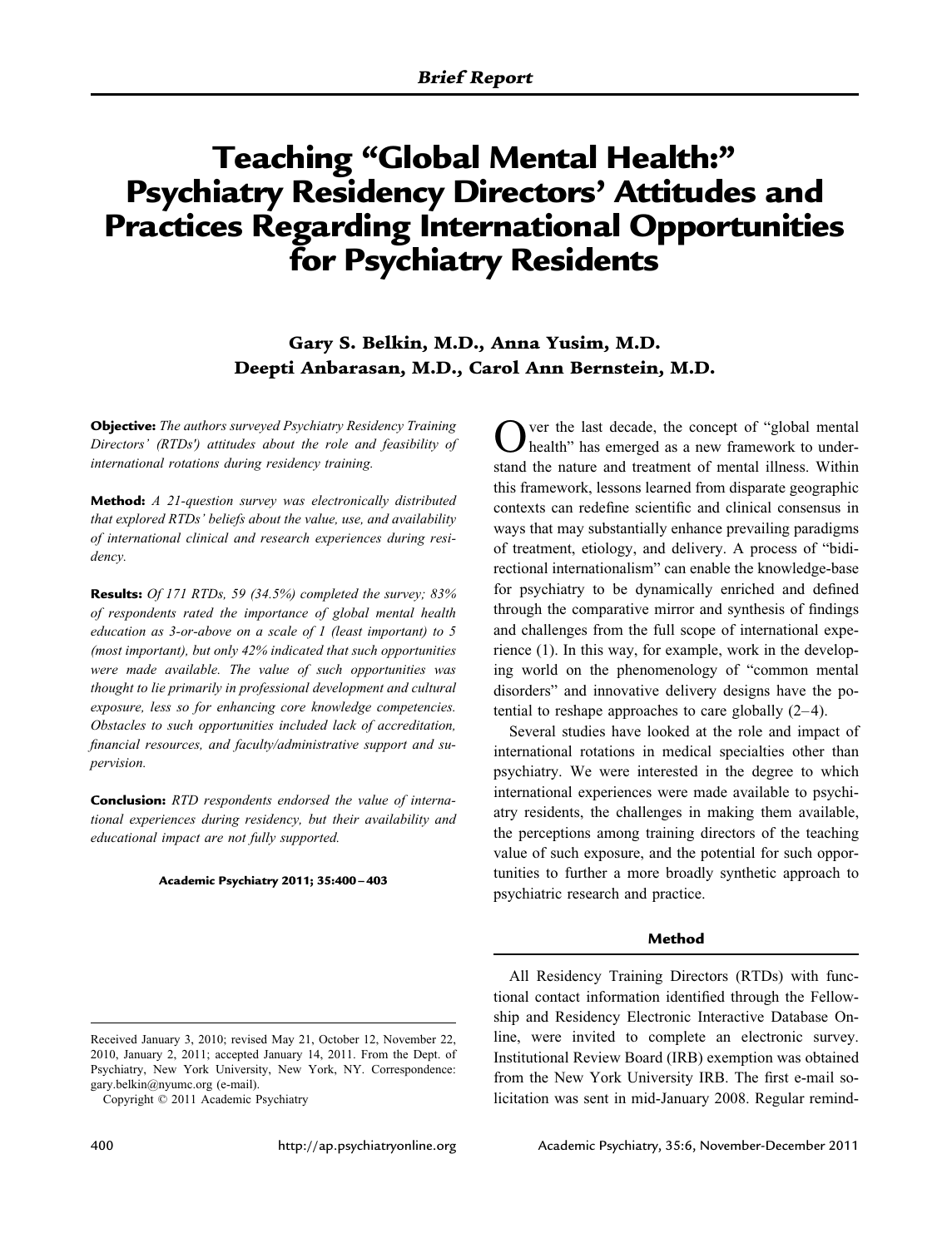ers were sent on a monthly basis for the next 6 months. During this time, 59 of the 171 solicited RTDs (35%) completed the survey.

In addition to reporting frequencies of responses to Likert-scaled questions endorsing attitudes about international experiences or specific reporting about their programs, respondents were also asked more open-ended responses. Qualitative data about the competencies, knowledge, and skills that international experiences may provide to residents was analyzed thematically and subsequently characterized along the six core competencies of residency training, as designated by the Accreditation Council for Graduate Medical Education (ACGME) (5). Qualitative data about obstacles to international opportunities were similarly grouped into themes by use of the constant comparative method, whereby answers were first coded, then grouped into concepts (6).

### **Results**

Data were available about 59 residency programs whose RTDs completed the online survey. There were similar response rates by region. The survey first queried RTDs as to the importance of exposure to psychiatric issues in other-country contexts, and their own international experience. This was followed by more detailed questions about the specific skills or objectives they considered achieved through such experiences, the course content and overseas experiences actually made available to residents, and obstacles to making such opportunities available.

When asked how important they thought it was for psychiatry residents to learn about mental illness and morbidity as they occurred in other, especially less-developed countries, 49 (83%) of responding RTDs rated the importance as 3-or-above (on a scale of 1: least important, to 5: most important). Thirty-seven (63%) of the responding programs rated the importance of having an experience abroad as 3-or-above. Although 24 responding RTDs (40%) themselves had had international research or clinical opportunities, their rated importance of global mental health content and opportunities during residency did not significantly differ from those who had not  $(t=1.23; df)$ : 58;  $p=0.223$ ).

Forty-four RTDs entered responses to an open-ended query to specify the unique competencies, knowledge, and skills that they believed international experiences provide to residents. The 71 responses were sorted thematically with respect to the ACGME competency areas to which they corresponded. The majority of RTD comments (37/

71) related the value of international experiences to the two ACGME core competencies of Patient Care and Professionalism. Comments reflecting their value for the Patient Care competency almost exclusively focused on the theme of an ability to care for and be sensitive to patients of different ethnicity. Comment themes were decidedly less focused (19/71, or 27%) on linking international experiences to competency areas related to advancing core knowledge—specifically, Practice-Based Learning and Medical Knowledge.

In terms of curricular attention to the public health and clinical aspects of mental illness and morbidity in othercountry settings, during the PGY-1 year, the percentage of such lectures ranged from 0 to 25%, with an average of 3.4% of lectures devoted to international issues. During the remaining years, the percentage of such lectures ranged from 0 to 15% (average: 3.8%) in PGY-2; 0 to 25% (average: 3.6%) in PGY-3; and 0 to 33% (average: 4.4%) in PGY-4. There was an average of 2.1 (standard deviation [SD]: 2.3) Grand Rounds per year (range: 0-12) devoted to global mental health issues and 2.4 (SD: 3.0) department faculty members (range:  $0-20$ ) involved in international research, clinical work, or teaching.

Despite limited faculty and curricular space devoted to global mental health issues, 72% of the 59 RTD respondents reported that trainees could avail themselves of international opportunities within their programs. Yet, of these 59 programs, 25 (58%) had residents who actually undertook international clinical or research rotations within the past 5 years. Of a total of 112 residents reported (with a range of  $0-20$  residents per program), one-third pursued research, whereas two-thirds pursued clinical work in rotations that spanned 39 countries, on 6 continents. The majority of these rotations were 1-month's duration.

Table 1 summarizes obstacles identified by RTDs to the availability of international opportunities. These included funding limitations, lack of adequate benefits like malpractice insurance coverage, lack of appropriate faculty supervision, and accreditation limitations. Overall, 27 (45%) of the 59 RTDs said their Departments could salary a resident for an international rotation; 18 of the 25 residency programs that had one or more resident go abroad were able to continuously salary the resident(s); 15 did not require residents to use vacation time or take unpaid leave; 7 were able to pay for the residents' travel and/or living expenses in full or in part. Of the residents who were salaried, funds came from regular payroll (56%), departmental funds (28%), federal and state grants (20%), faculty research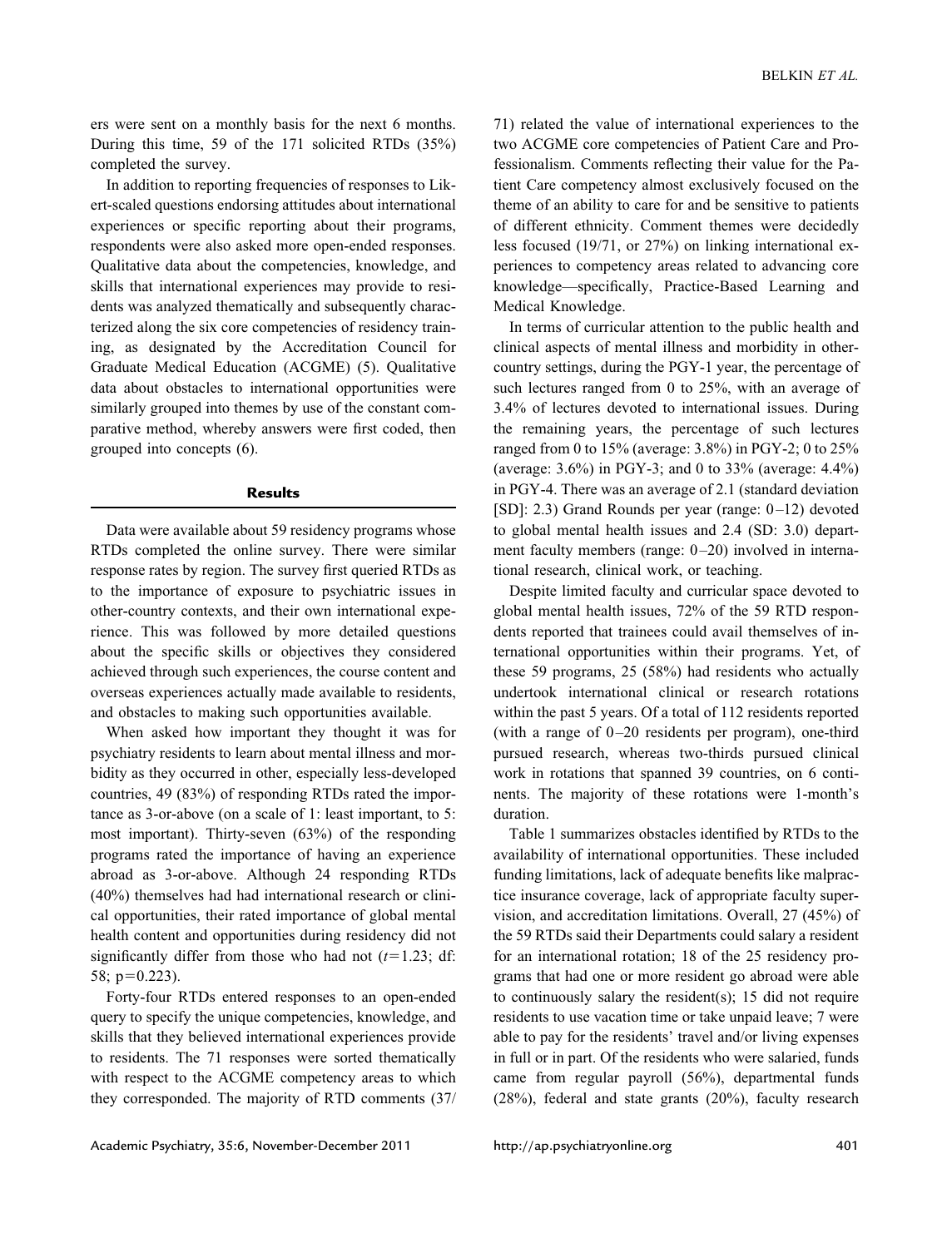| <b>Entity</b>                                                                                                                                                                                                               | <b>Obstacles</b>                                                                                                                                                                                                             |
|-----------------------------------------------------------------------------------------------------------------------------------------------------------------------------------------------------------------------------|------------------------------------------------------------------------------------------------------------------------------------------------------------------------------------------------------------------------------|
| Resident                                                                                                                                                                                                                    | Funding limitations to cover expenses                                                                                                                                                                                        |
|                                                                                                                                                                                                                             | Lack of sufficient resident interest                                                                                                                                                                                         |
|                                                                                                                                                                                                                             | Poor availability of benefits (e.g., malpractice insurance)                                                                                                                                                                  |
|                                                                                                                                                                                                                             | Disruption to ongoing care of psychotherapy patients                                                                                                                                                                         |
|                                                                                                                                                                                                                             | Language barriers                                                                                                                                                                                                            |
|                                                                                                                                                                                                                             | Fear of personal safety in unfamiliar surroundings                                                                                                                                                                           |
|                                                                                                                                                                                                                             | Family obligations                                                                                                                                                                                                           |
|                                                                                                                                                                                                                             | Paucity of knowledge about opportunities to engage in international clinical<br>rotations                                                                                                                                    |
|                                                                                                                                                                                                                             | Large amount of paperwork                                                                                                                                                                                                    |
| Administration at host and home institution,                                                                                                                                                                                | Disruption of training schedule                                                                                                                                                                                              |
| including residency training directors                                                                                                                                                                                      | Lack of non-call elective time in training schedule                                                                                                                                                                          |
|                                                                                                                                                                                                                             | Inability to attend important didactic sessions held during international<br>rotation                                                                                                                                        |
|                                                                                                                                                                                                                             | Lack of infrastructure support at home institution to enable                                                                                                                                                                 |
|                                                                                                                                                                                                                             | Lack of sufficient contacts in international sites to facilitate development of<br>international rotations for residents                                                                                                     |
|                                                                                                                                                                                                                             | Inflexible home-institution policies, especially those pertaining to salary<br>disbursements                                                                                                                                 |
| Accreditation organizations                                                                                                                                                                                                 |                                                                                                                                                                                                                              |
|                                                                                                                                                                                                                             | Lack of residents at home-institution to meet ACGME requirements<br>Lack of ACGME-accredited faculty oversight at host institution that would<br>meet ACGME requirements of supervision, work-load, and clinical<br>exposure |
|                                                                                                                                                                                                                             | APA, ABPN, and RRC requirements for time, funding, safety, supervision,<br>education                                                                                                                                         |
|                                                                                                                                                                                                                             | Worker's compensation insurance regulations that limit out-of-state travel<br>to less than 30 consecutive days                                                                                                               |
| RTD: Residency Training Director; ACGME: Accreditation Council for Graduate Medical Education; APA: American Psychiatric Association;<br>ABPN: American Board of Psychiatry and Neurology; RRC: Residency Review Committee. |                                                                                                                                                                                                                              |

### **TABLE 1. Obstacles Identified by RTDs That Prevent Residents From Being Able to Pursue International Opportunities (N50 RTD Respondents)**

grants (12%), scholarships obtained by the resident(s) (8%), and alumni donor funds (4%). Most utilized more than one source of funding.

### **Discussion**

United States resident-trainees from multiple medical specialties have participated in international clinical rotations for decades, but little data are available specifically about psychiatry residents. Although some of the benefit attributed to international experiences in the medical literature could reflect characteristics of motivated residents, it appears that important organizational factors also have an impact on whether residents participate in such activities. The obstacles identified by Psychiatry RTDs are similar to those found in studies of other medical specialties, including inability of accreditation organizations to monitor time abroad, lack of scheduled time and financial resources for resident travel, and inadequate administrative and faculty support in coordinating international ro-

tations (7). The number of faculty conducting international work during the previous 2 years also strongly correlates with high rates of resident participation in international rotations in these studies (8). Among the RTDs surveyed in this study, their psychiatry departments had quite limited faculty focus in this area, with an average of 2.4 (SD: 3.0) faculty members involved in international research, clinical work, or teaching.

When identifying the educational value of international experiences, RTDs in this survey tended to emphasize cultural competency, such as the potential to better understand and apply knowledge and skills in the treatment of individuals of different ethnic backgrounds; 39 (55%) of 71 learning objectives of international rotations listed by RTDs specifically referenced understanding and treating other ethnic groups. There is evidence that international medical training experiences can enhance cultural-competency skills that affect care (7, 9). Persistent disparities in mental health care in the United States involves misdiagnosis of minority patients, and may reflect insufficient